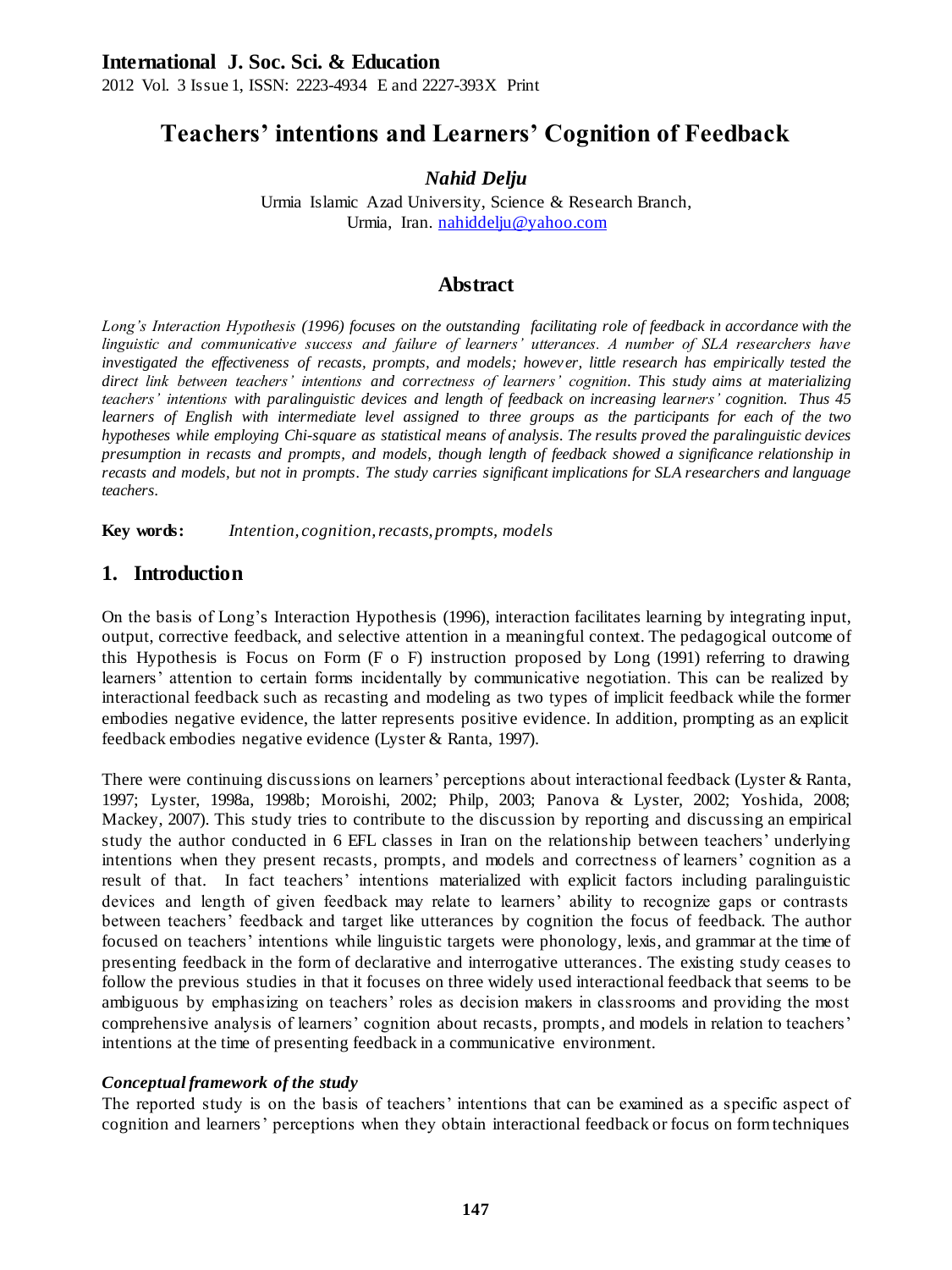as a particular aspect of teaching called Focus on Form instruction (F o F) that its foundation is Interaction Hypothesis proposed by Long (1996). The writer argues these concepts below.

#### *Teachers' intentions*

In recent years, teachers are viewed as constructers of their own personal teaching behavior; thus teaching is a thinking activity. Since teachers' beliefs indicate to what teachers know, believe, and practice (Borg, 2003), it is important to be aware of vital roles of teachers in the implementation of new approaches (Bullock, 2011).

Another controversial area in the field of teachers' beliefs is that they are difficult to be observed or measured and as a result, they have difficulty in investigation (Pajares, 1992); although by operationalising specific beliefs, choosing a proper methodology as well as constructing a thoughtful design, they can be investigated (Borg, 2003). Furthermore teachers' beliefs are inconsistence with their practice most of the time (Bullock, 2011). Fang (1996) believes that the inconsistency is due to the complexities of classroom life.

Ajzen (1991) proposed the theory of Planned Behavior in order to relate beliefs to practice by focusing on behavioral intentions or determination and decision of a person in doing something. According to Ajzen (1991) one of the influential factors in planned behavior is perceived behavioral control. For example how teachers get their students to notice the gap between their original utterances and target-like utterances when they obtain feedback. In fact perceived behavioral control has been influenced by teachers' beliefs about past experiences and anticipated difficulties.

Hence, the author took a systematic view of teachers' intentions by recognizing perceived behavioral control derived from past experiences due to the ambiguity of recasts, prompts, and models and the difficulties existing in students' cognition of feedback types when they are presented by teachers.

#### *Learners' cognition*

Since according to Mackey, Gass, McDonough, (2000) learners' perceptions about feedback is the learners' ability in noticing the focus of the feedback, this study takes noticing as perception or cognition. Furthermore, noticing in an interaction refers to learners' focus of attention during interaction, though noticing may be observed as perception by lesser and greater degrees or levels of awareness (Philp, 2003).

Yet, on the importance of perception it should be said that perception may play a role to modulate the effectiveness of interactional feedback even when factors such as length or context intensity are conductive (Mackey 2007). Roberts (1995) suggested that the important factor for the effectiveness of feedback is due to the L2 learners' cognition of correction as well as the nature of the correction. He concluded that not only students are not aware of error correction most of the time, but also they can't perceive the nature of the error.

In another study, Mackey (et al. 2000) investigated whether feedback could be perceived by learners and whether they could perceive its target accurately or not. They concluded that learners recognized lexis most often and the least recognition was about morphosyntactic feedback. Again, similar to Roberts' (1995) result, Mackey (et al. 2000) observed a discrepancy between feedback and learners' perceptions so that the learners' perceptions could not overlap the teachers' intentions in providing feedback. Also Moroishi's finding (2002) showed that learners didn't understand teachers' models more than 25%, while in recasts the rate of understanding is more than 50%. Lyster (2004) argued that provision of prompts in communicatively classrooms were more effective for the learners' improvement in written tasks compared to recasts. Moreover, in another study Panova and Lyster (2002) found that re casts happened most often, whereas proficient learners noticed recasts better than less proficient one. Results of previous studies conducted in varied contexts reveal that teachers use more frequently recasts than other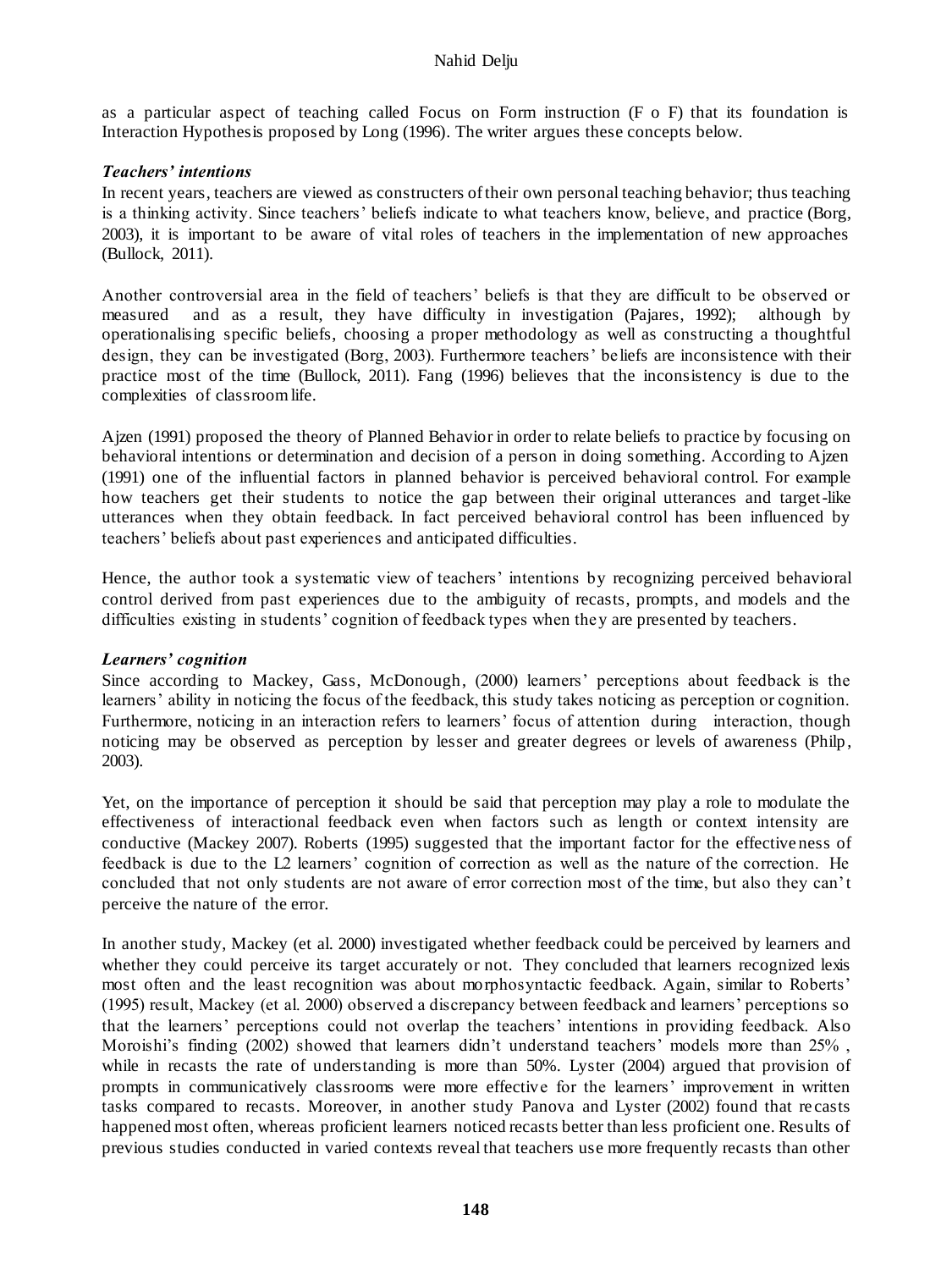types of feedback. However, recasts don't trigger learners' understanding of the teachers' intentions in providing feedback. The low rate of learners' understanding of the teachers' choice of feedback may be diminished as teachers add an explicit component at the time of providing feedback.

This study finds a probable relationship between teachers' intentions by adding explicit components in the form of controlling the length of feedback or paralinguistic devices at the time of presenting feedback and learners' cognition of correction to make aware learners of feedback types and the nature of error.

### *Focus on Form instruction and its induced techniques*

Focus on form instruction, a feature of Communicative Language Teaching (CLT) (Basturkmen, Loewen, Ellis, 2004), is an integration of form focused instruction and meaning focused instruction (Davies, 2006). It attends to form as it occurs in learners' communication like in natural language acquisition. It should be noted that it deals with linguistic problems when learners experience in actual language use (Ellis, 2001).

Incidental Focus on Form that is one type of Focus on Form instruction results in extensive instruction so that a wide range of grammar, lexis, phonology, and pragmatic forms may compete fo r learners' attention (Ellis, 2001).

This study takes up incidental Focus on Form instruction since in this kind of instruction the decision makers are teachers who must determine how to respond to learners' problems during interaction. Therefore, in this study teachers as decision makers give three kinds of focus on form techniques including recasts, prompts, and models in affirmative and interrogative forms when learners produce linguistic non-target-like utterances. Teachers, in their attempts in order to make consistent their beliefs with their practice, show their intentions by adding explicit components such as length of feedback and paralinguistic devices at the time of providing feedback in order to diminish the ambiguity among these three widely used feedback moves.

# *Interactional Feedback, Ambiguity, And Its Recognition*

Although there are a few number of studies on learner cognitive reactions, i.e. learners' response to corrective feedback, (Mackey, 2007), the existing studies have provided some crucial insights. Although recasts and other forms of corrective feedback are likely less ambiguous in form-focused instruction, where feedback focuses on a single linguistic item (Lyster, 2002), in incidental focus on form instruction feedback has a variety of forms and it is difficult to restrict teachers to provide a single form of feedback. Thus recasts and other forms of interactional feedback may seem more ambiguous.

Some previous researchers have wondered how learners can probably distinguish recasts from models ( Lyster, 1998a, 1998b; Lyster & Ranta, 1997; Panova & Lyster, 2002), and others have argued cognitivedevelopmental factor in the recognition of recasts (Mackey, 1999; Mackey, Philp, Egi, Fugii, & Tatsumi, 2002; Philp, 2003).

So some researches are needed to find ways to diminish the ambiguity among feedback types. This empirical study relates teachers' intentions in presenting feedback to learners' perceptions about recasts, prompts, and models. These underlying intentions include length of feedback and paralinguistic devices at the time of providing feedback. In fact, this study concerns learners' ability to recognize gaps between teachers' recasts or prompts and their initial utterances on the one hand, and teachers' provision of models in order to appreciate correct utterances on the other.

#### *Aims of the study*

In accordance with the above objective, the following research questions were formulated: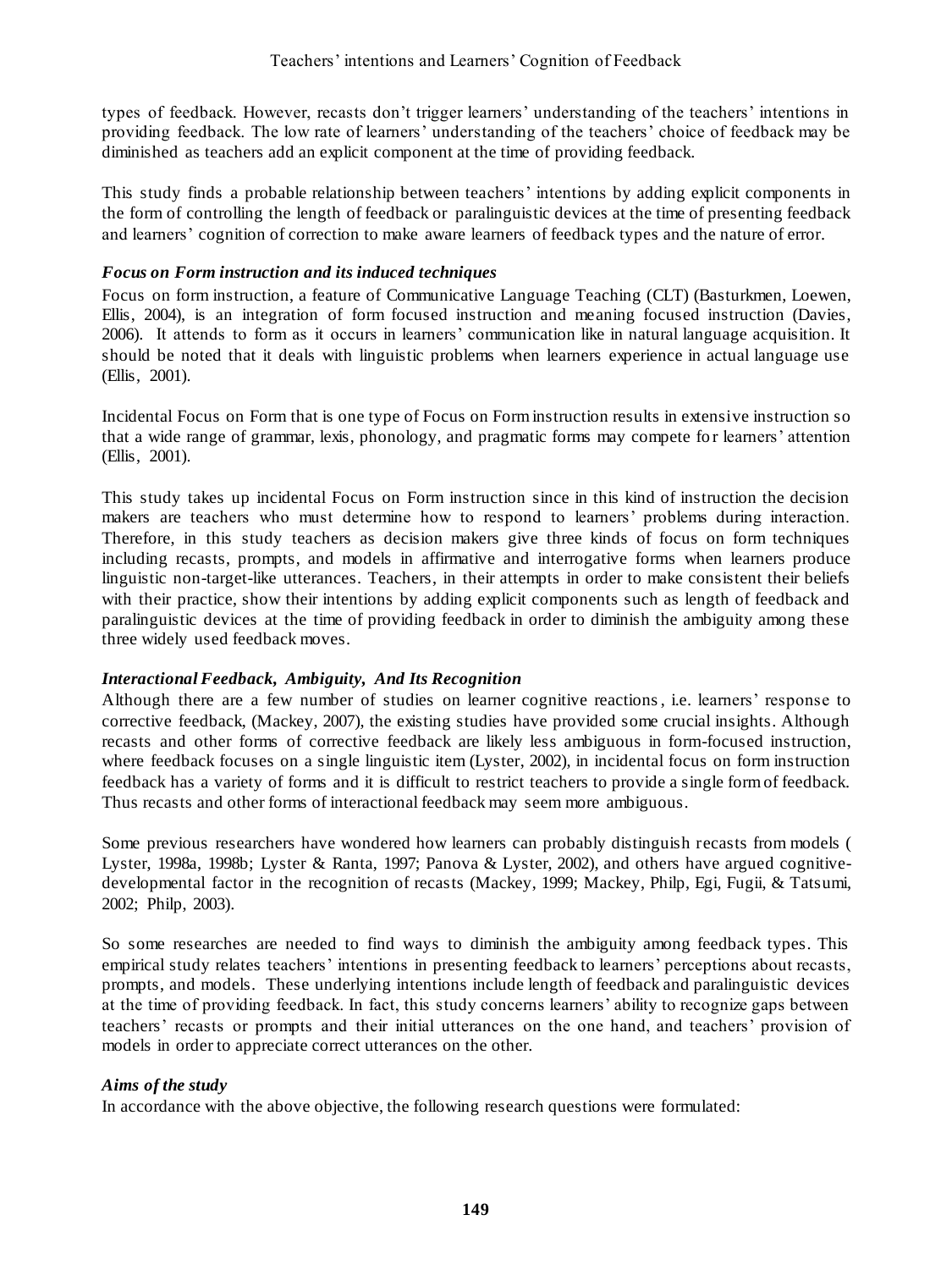- 1. Will teachers' intentions be related to learners' cognition of recasts, prompts and models regarding length of feedback? *Hypothesis 1:* Learners' cognition of recasts, prompts, and models will be higher by teachers' intentions regarding short utterances.
- 2. Will teachers' intentions be related to learners' cognition of recasts, prompts and models regarding paralinguistic devices? *Hypothesis* 2: Learners' cognition of recasts, prompts, and models will be higher by teachers' intentions regarding paralinguistic devices.

#### *Participants*

Three non-native teachers and forty-five students were involved in this study. All of the learners of English were female, aged 15-17 and were registered in regular classes at the same time. The type of instruction learners were exposed to was incidental focus on form. All learners were at intermediate level and they were learning English about 6 years, and were known as Foreign Language Learners with three different L1 background including Turkish, Kurdish, and Farsi. The research task was done through twelve sessions for testing each hypothesis. Each session took about 50 minutes. The speaking goals of classes (three classes for each hypothesis) were two picture descriptions.

#### *Issues of Methodology*

This section presents issues of methodology, material and procedure , the data collection procedures in the following two conditions: a) providing recasts, prompts and models with considering the length of utterances, and b) providing recasts, prompts and models while adding another explicit component as paralinguistic devices.

This study probes NNSs' (non-native speakers) cognition of three types of feedback during studentteacher interaction by stimulated recall methodology (Gass, & Mackey, 2000). In order to utilize this method, all sessions were video-taped during student-teacher interactions. The video-tape was rounded and played back for the purpose of coding the focus on form episodes (FFEs) with the presence of both the researcher and the teachers. To increase coding accuracy, it was done immediately after the completion of activity in each session. Learners and teachers watched video -tapes of interactions and were asked to introspect their thoughts or recall what was their focus of attention at the original interaction by the system emphasized by (Gass, et al., 2000). In other words, stimulated recall involves verbal articulation of noticed feedback resulted from detection of input (Philp , 2003). Meanwhile, the stimulated recall occurred immediately after coding the FFEs for each session can increase the accuracy of recall in teachers and learners. The author paused the tape after episod es when recasts, prompts, and models were provided by teachers, then the learners were asked to recall their thoughts when the original interaction was going on.

The recall procedure was designed to draw learners' original perceptions about the provision of recasts, prompts and models and how teachers' intentions in providing feedback relates to learners' correctness of cognition. This elicitation is to uncover information about their cognition when they were taking part in the interaction. Each recall session took about twenty minutes.

#### *Procedures and data collection*

Each of the learners carried out negotiated interaction (learner-teacher negotiation). The negotiation activity was a two-way information exchange activities, including two picture description activities that involved teacher-student interaction. The activities were designed so that learners could have the opportunities of receiving interactional feedback in response to communication problems with linguistic features, including lexis, phonology and grammar. The researcher presented in the class as a nonparticipant observer to focus on the provision of feedback by the teachers and students' response. Each session lasted for approximately fifty minutes, while it was video-taped.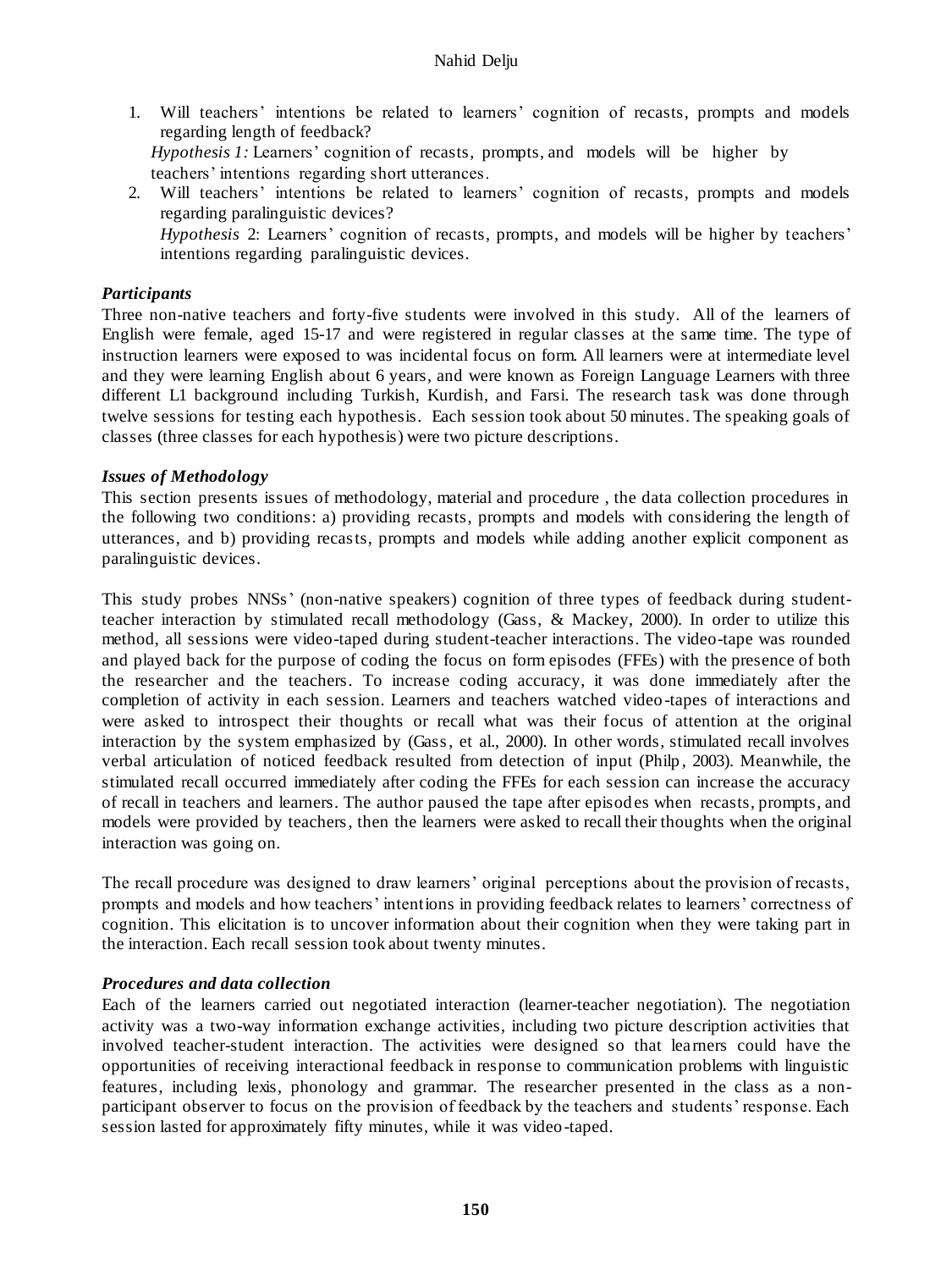The data set comprised transcriptions of the provision of recast, prompt, and model episodes and the learners' recall comments were subjected to two rounds of coding, according to: a) providing recasts, prompts and models in some instances with short utterances (not more than five morphemes) and in some other cases with long utterances (more than five morphemes). b) providing recasts, prompts and models with or without paralinguistic devices.

The researcher's coding was based on teachers' comments in response to the question "What were you thinking at the time you provided feedback to the learner?" In the next part, learners' comments were considered as the basis for coding : cognition of gap or no cognition of gap. Cognition was operationalized as interpretive comments on the intention of a teacher's feedback to a learner's utterance.

The first round of coding of recasts, prompts and models focused on providing feedback by giving a long or short length of feedback. The example below for recast is a case of the provision of short feedback by the teacher that ended in cognition and the example for prompt and model is a case of long feedback that ended in no cognition. All examples in this article come from the present study.

a) Recasts or reformulation of learners' erroneous utterances (Ellis, 2003): short utterances with cognition of gap

L1: It is going to\* rain. T2: Oh, (.) is raining. L1: Yeah, (.) It is raining. T2: Oh, Yeah, It is raining.

b) Prompts or repetition of learners' erroneous utterances by highlighting the error with changing intonation and extra stress leading to self- repair (Ellis, 2003): long utterances with no cognition of gap L2: The boy has a flower in him\* hand.

T2: What? The boy has a flower in him\* hand.

L2: Yeah, he has.

c) Models or positive feedback affirms a learner's response to activity, thus it shows the linguistic correctness of the utterance (Farrokhy, & Rahimpour, 2011) : Long utterance with no cognition L3: There are four cows / kauz / in the field.

T2: Oh, yes. There are four cows in the field.

L3: Right.

The second round of coding of interactional feedback focused on presenting feedback with and without paralinguistic devices. The examples here, suggest the cognition of feedback and as a result the gap.

a) Recasts

L1: There are wooden, um, fa—nces / fa: ns s / around the field.

T3: Oh, wooden fences / fens s / ( while moving shoulder and hands)

L1: Yeah, wooden fences /fens s /.

#### b) Prompts

- L2: He had a plough in him\* hand.
- T3: Ok. Wait! What? In him hand? ( nodding her head)
- L2: Oh. Yes, um, in his hand.

#### c) Models

- L3: There are some sheep in the field.
- T3: Oh, yes. Some sheep. ( nodding her head)
- L3: yes, some sheep.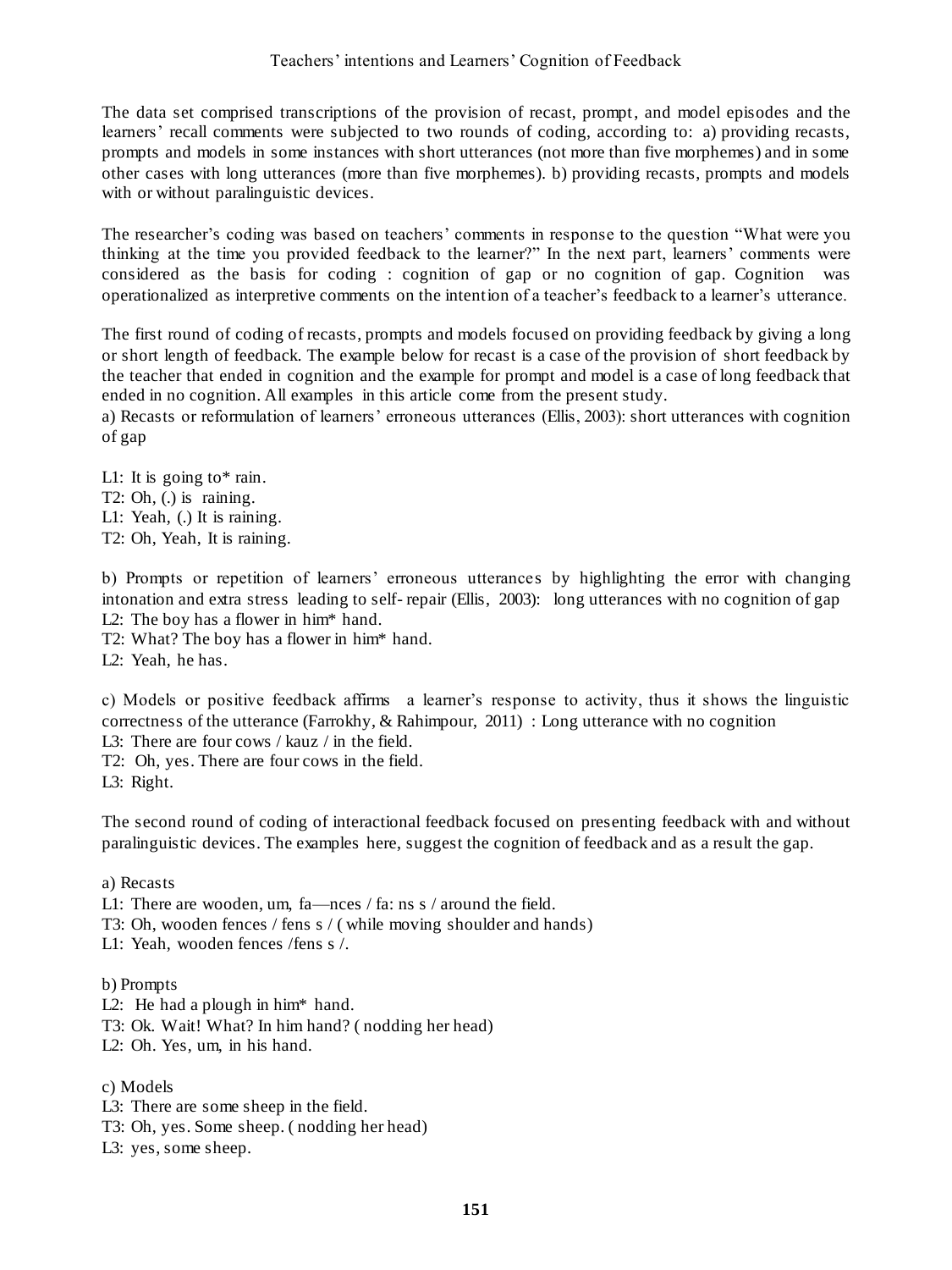#### **The symbols are as follows:**

| Ι.                | Learner           |
|-------------------|-------------------|
| $\mathsf{T}$      | Teacher           |
| $\left( .\right)$ | Micro pause       |
|                   | Macro pause       |
| *                 | Incorrect word    |
| ?                 | Rising intonation |

# **3. Data Analysis Results**

### *The extent teachers' intentions and learners' cognition overlap, regarding short utterances*

The length of utterances was identified by the number of morphemes. According to Philp (2003), it is hard for working memory to retain information consisted of more than five morphemes. Thus the teachers in three classes were told to present interactional feedback as two forms: long or more than five morphemes and short or five or less than five morphemes.

The observation was done through 156 FFEs, while the learners received three types of feedback with a variety in length. There were 93 recasts, 39 prompts, 24 models, distributed as follows: 06 percent recasts for T1, 59 percent for T2 and 61 percent for T3. For prompts, 23 percent for T1, 25 percent for T2 and 27percent for T3, and for models,17 percent for T1, 16 percent for T2 and 12 percent for T3, that is, the least provided feedback. Also 53 percent of recasts were provided as short utterances and 47 percent with long utterances. In prompts, it varied from 51 percent for short to 49 percent to long. Furthermore, models varied from 37.5 percent short to 62.5 percent long.

Although all three focus on form techniques by the use of short utterances resulted in a better cognition, the most commonly perceived interactional feedback is recasts. Teachers intended short utterances without attending to the type of provided feedback. The result indicated a substantially higher rate of cognition of models with the provision of short utterances ( Figure 1).



Figure 1. Percentage of episodes resulted in learners' cognition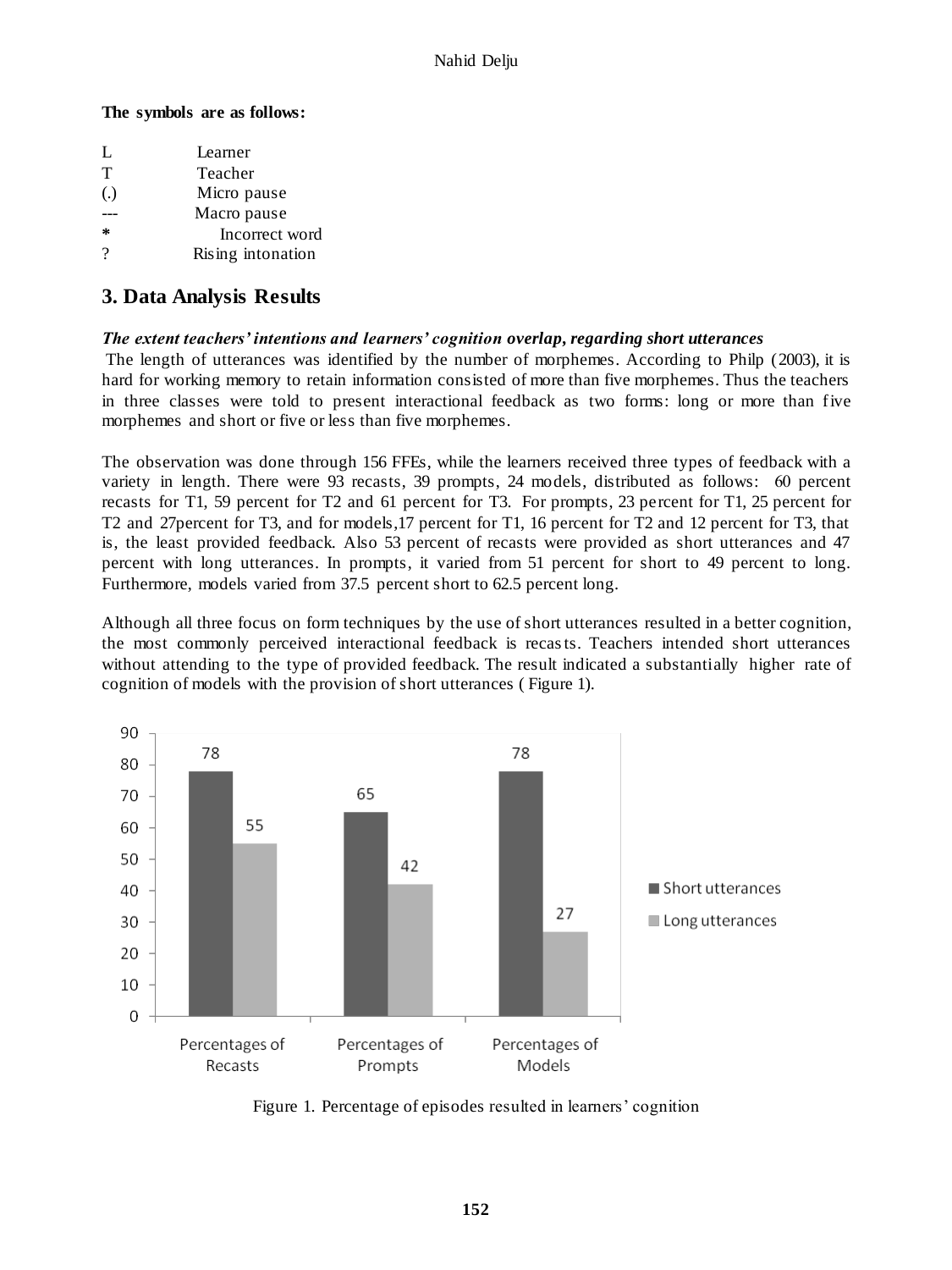### *Recasts, prompts, and models*

As the percentages of cognition in learners were shown in Figure 1, it was expected that there may be a relationship between teachers' intentions in use of short utterances and learners' cognition. The researcher examined FFEs related to recasts, prompts, and models with short and long utterances and the result of episodes, that is, cognition and no cognition of them. The indication of a strong relationship between these variables was subjected to  $X^2$  analysis to establish significance since the type of data collected was frequency. '  $x^2$  observed' should be greater than 3.84 at an  $\alpha$  level of 0.05% with df = 1 for a two-tailed test to accept the hypothesis. The analysis was done in accordance with Yate's correction for a 2×2 table. The results for recasts displayed in Table 1, for prompts in Table 2, and for models Table 3.

#### **Table 1. Results of data analysis comparing use of short utterances in learners' cognition versus long utterances in recasts**

|    | 49 |
|----|----|
|    |    |
| 20 | 44 |
|    |    |
|    |    |
|    |    |

The Chi-square for value turned out to be 5.21, large enough in value ( $5.21 > 3.84$ ) to accept the first hypothesis for recasts. Thus there was a significant relationship between teachers' intentions in providing feedback with short utterances and learners' perceptions in recasts.

|                            | Table 2. Results of data analysis comparing use of short utterances in learners' cognition versus |
|----------------------------|---------------------------------------------------------------------------------------------------|
| long utterances in prompts |                                                                                                   |

|                  | (with cognition) prompt | (no cognition) prompt | Total |
|------------------|-------------------------|-----------------------|-------|
| Short utterances |                         |                       | 20    |
| Long Utterances  |                         |                       | ıч    |
| Total            |                         |                       | 39    |
|                  |                         |                       |       |

In prompts, the Chi-square value turned out to 2.05 which was not significant ( $2.05 < 3.84$ ). Thus, there was not a significant relationship between teachers' intentions in providing feedback with short utterances and learners' cognition in prompts.

#### **Table 3. Results of data analysis comparing use of short utterances in learners' cognition versus long utterances in models**

| (with cognition) model | (no cognition) model | Total |
|------------------------|----------------------|-------|
|                        |                      |       |
|                        |                      |       |
|                        |                      | 24    |
|                        |                      |       |
|                        |                      |       |

In models, the Chi-square value turned out to be 5.91, large enough in value (5.91> 3.84) to accept the first hypothesis in models. Thus, there was a significant relationship between teachers' intentions in providing feedback with short utterances and learners' cognition in models.

Figure (2) compares the number of feedback provided by short and long utterances to the result of episodes, that is, whether learners' cognition of recasts, prompts and models has a relationship with length of utterances or not.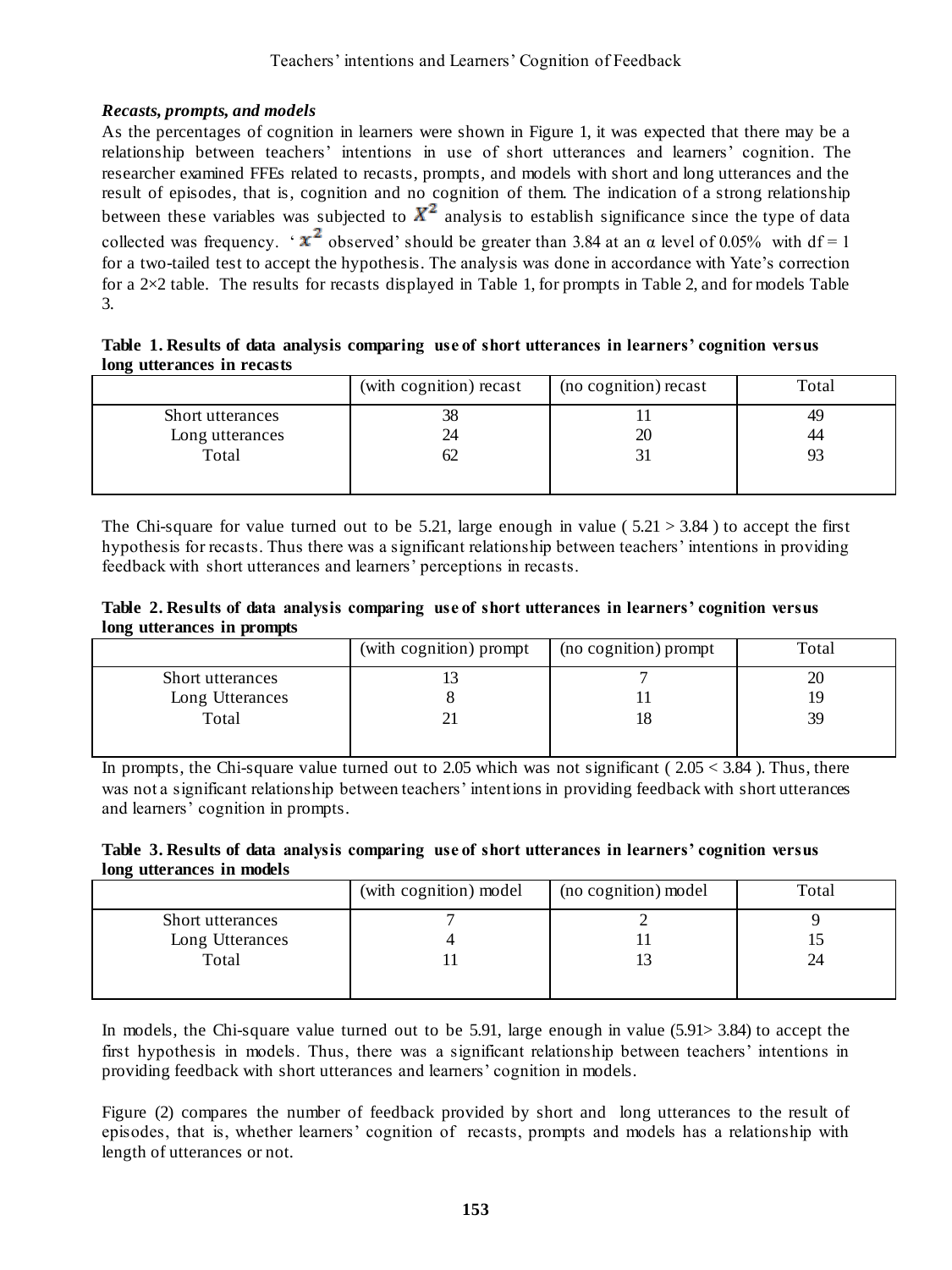

Figure 2. Frequency of use of short utterances in learners' cognition versus long utterances

**The extent teachers' intentions and learners' cognition overlap regarding paralinguistic devices** The total number of learners in the three classes were  $45$  (n =  $45$ ), there were 122 FFEs as follows: recasts varied from 60 percent for T1 to 51 for T2 and 44 for T3. Models varied from 17percent for T1, 15 for T2 to 30 for T3. Prompts were 23 percent for T1 to 34 for T2 and 26 for T3. 64 recasts, 33 prompts, 25 models or 54.45 percent recasts, 27.04 percent prompts & 20.44 percent models. While 55 percent of recasts with paralinguistic devices, and 45 percent without them, besides in prompts it varied from 58 percent 42 with and without that explicit component. Furthermore, models varied from 60 percent with paralinguistic devices to 40 percent without them.

The percentage of teachers' intentions in use of paralinguistic cues in providing feedback moves that resulted in learners' perceptions or cognition is shown in Figure 3.



Figure3. Percentage of episodes resulted in learners' cognition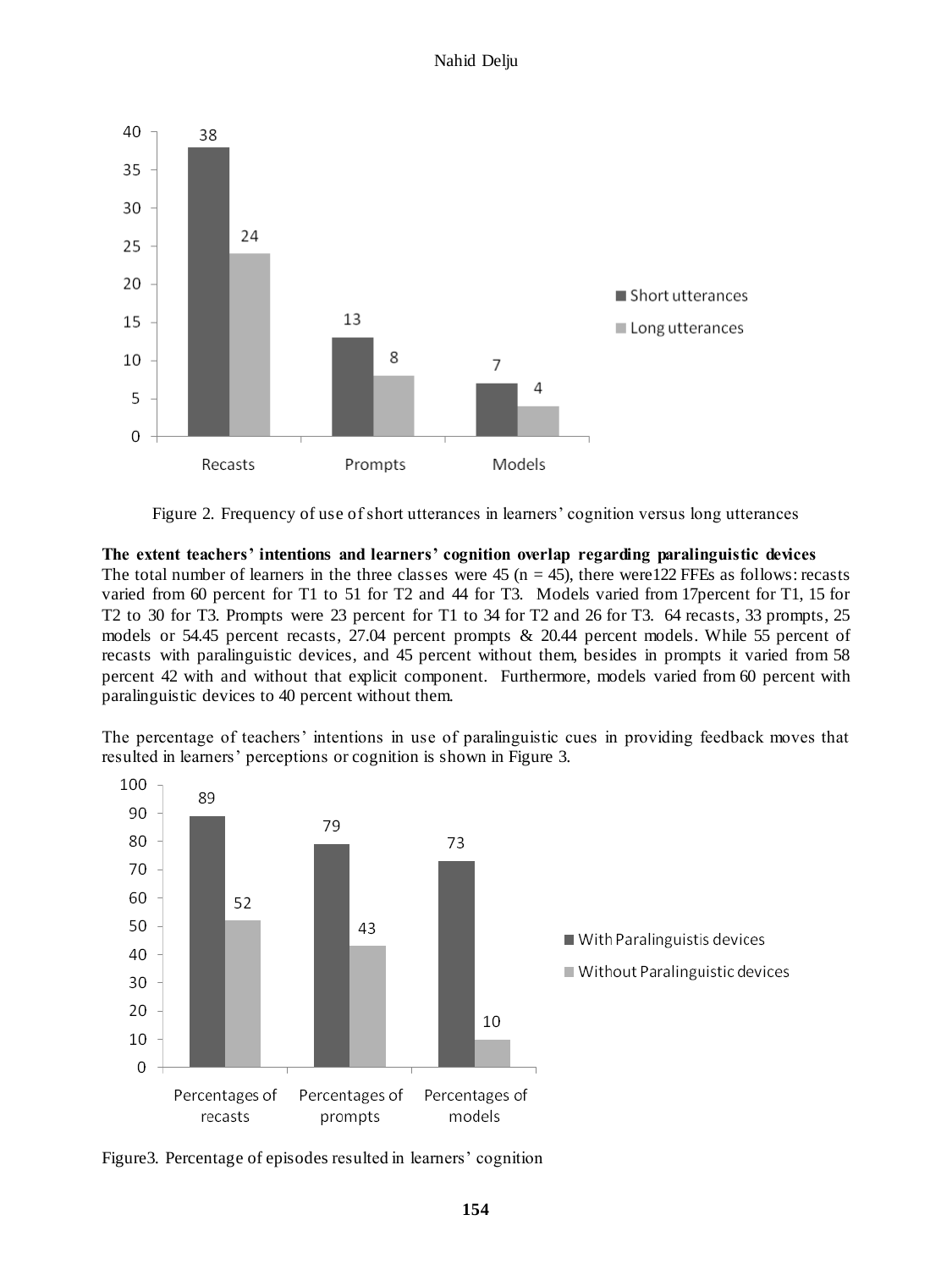It shows the higher percentage of learners' perceptions or cognition in use of paralinguistic devices. 89 percent for recasts perceptions, 79 percent for prompts, and 73 percent for models.

### *Recasts, prompts, and models*

After examining FFEs related to recasts, prompts, and models with the intention of paralinguistic devices and the result of episodes by the researcher, that is, cognition and no perception of them, it can indicate to a strong relationship between these variables subjected to  $x^2$  analysis to establish significance since the type of data collected was frequency. Tabulations of the instances for teachers' intentions with and without paralinguistic devices for recasts yielded the results dis played in Table 4, for prompts Table 5, and for models Table 6.

|                      |  |  |  |  | Table 4. Results of data analysis comparing use and non use of paralinguistic devices in learners' |
|----------------------|--|--|--|--|----------------------------------------------------------------------------------------------------|
| cognition in recasts |  |  |  |  |                                                                                                    |

| (with perception) recast | (no perception) recast | Total |
|--------------------------|------------------------|-------|
|                          |                        |       |
|                          |                        | 29    |
| 46                       |                        | 64    |
|                          |                        |       |
|                          |                        |       |

The Chi-square value was 16.65, large enough in value ( $10.65 > 3.84$ ) to accept the second hypothesis in recasts. Thus, there was a significant relationship between teachers' intentions in use of paralinguistic devices and learners' perceptions in recasts.

#### **Table 5. Results of data analysis comparing use and non use of paralinguistic cues in learners' cognition in prompts**

|                                | (with perception) prompt | (no perception) prompt | Total |
|--------------------------------|--------------------------|------------------------|-------|
| With paralinguistic devices    |                          |                        | 19    |
| Without paralinguistic devices |                          |                        | 14    |
| Total                          |                          |                        |       |
|                                |                          |                        |       |
|                                |                          |                        |       |

The Chi-square value was 4.53, large enough in value  $(4.53 > 3.84)$  to accept the second hypothesis in prompts. Thus, there was a significant relationship between teachers' intentions in use of paralinguistic devices and learners' perceptions in prompts.

|                     |  |  |  | Table 6. Results of data analysis comparing use and non use of paralinguistic devices in learners' |  |  |
|---------------------|--|--|--|----------------------------------------------------------------------------------------------------|--|--|
| cognition in models |  |  |  |                                                                                                    |  |  |

|                                | (with perception) model | (no perception) model | Total |
|--------------------------------|-------------------------|-----------------------|-------|
| With paralinguistic devices    |                         |                       |       |
| Without paralinguistic devices |                         |                       | 10    |
| Total                          |                         |                       |       |
|                                |                         |                       |       |

Chi-square value was 9.64, large enough in value  $(9.64 > 3.84)$  to accept the hypothesis in models. Thus, there was a significant relationship between teachers' intentions in the provision of feedback with paralinguistic devices and learners' cognition in models.

By comparing the number of feedback presented with and without paralinguistic devices to the results of episodes, a higher percentages of learners' cognition can be proved.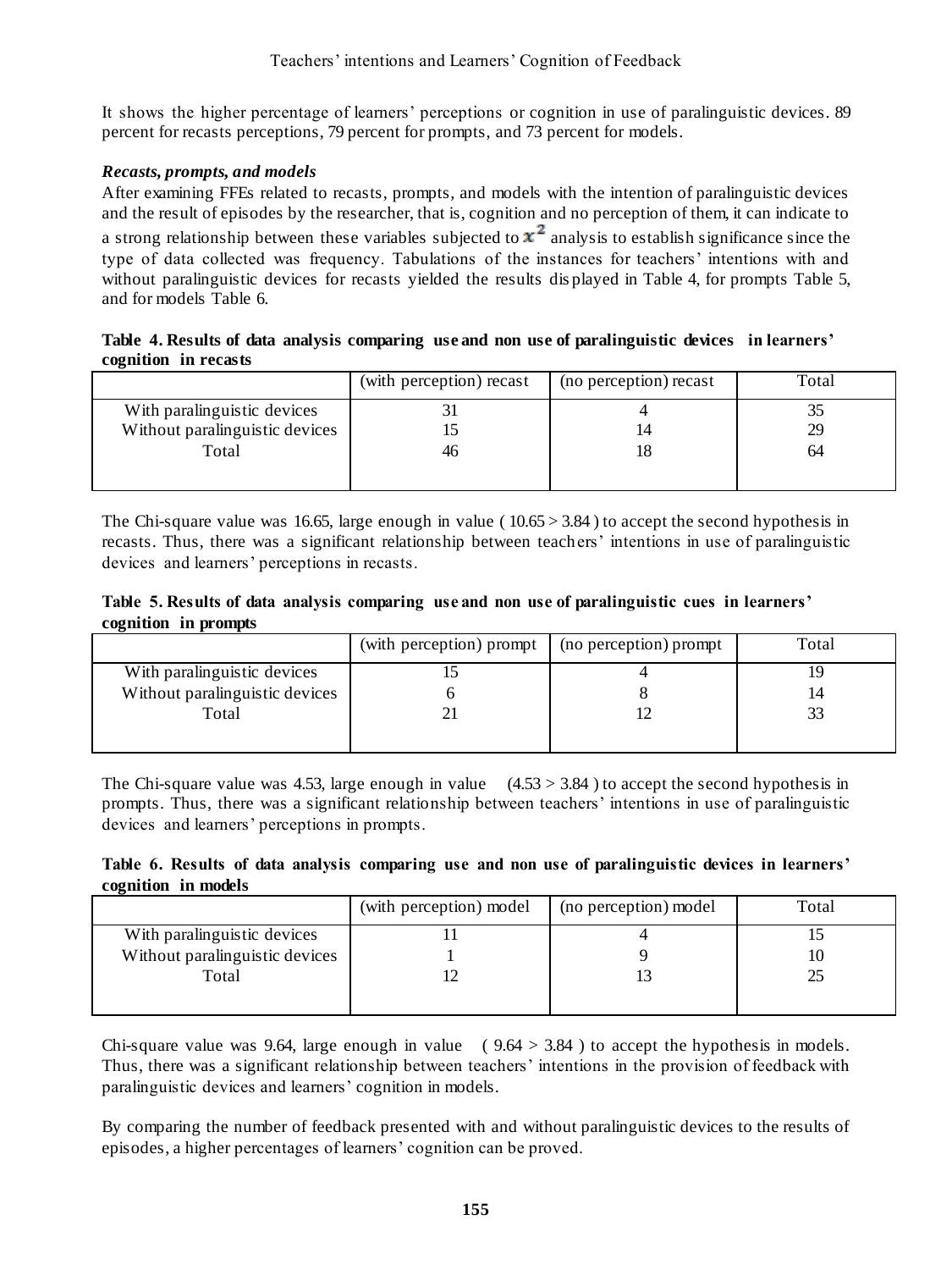

Figure 4. Frequency of use and non use of paralinguistic devices in focus on form techniques in learners' cognition

# **4. Discussion and Conclusion**

The results indicated a considerable overlap between teachers' intentions and learners' cognition of feedback. In fact learners' cognition of gap suggested the discrimination of recasts, prompts, and models by the learners. Concerning the results, teachers mostly had distinctive intentions when providing feedback, a great part of which were correctly perceived irrespective of their linguistic features, i.e. 65-78 percent in short utterances as well as 74-89 for paralinguistic devices. This shows that teachers' intentions shown as two putative factors in this study, enable learners to recognize the gap and discriminate feedback types thereof. In another study, it was proved that teachers' intentions with prosodic features diminished the ambiguity of recasts and prompts, but not models (Salimi, Delju, & Assodollahfam, 2011). Moreover, Lyster(2004) believed that because of recasts' ambiguity, recasts may not be most effective type of feedback to be given in comparison to other types of feedback, while as it was shown in this study teachers intentions can diminish this ambiguity. The teachers' intentions overriddes the impact of linguistic features in modulating the learners' cognition of gaps.

Replicating the study entirely or partly by different population of learners and native speaker teachers can help its findings to empirical verification. One important question that should be taken into account in a future study is that what guided teachers to decide when and how to add a distinguished intentions.

It should be noted that stimulated recall methodology was affected by its retrospective nature, so it is possible that the learners' thoughts in the present study differentiate their thought when they received feedback. In order to prevent from having comments as second thoughts, the author hold a stimulated recall session immediately after each class. Therefore learners' thoughts were new and original and they firstly commented on the distinctive features of each feedback moves. This study can lead to some important implications such as emphasizing on the role of teachers so that they can provide feedback in an effective way to make learners have better perceptions of its goals and notice gap. In this way teachers can be aware of their crucial role as facilitators by taking suitable actions in appropriate ways.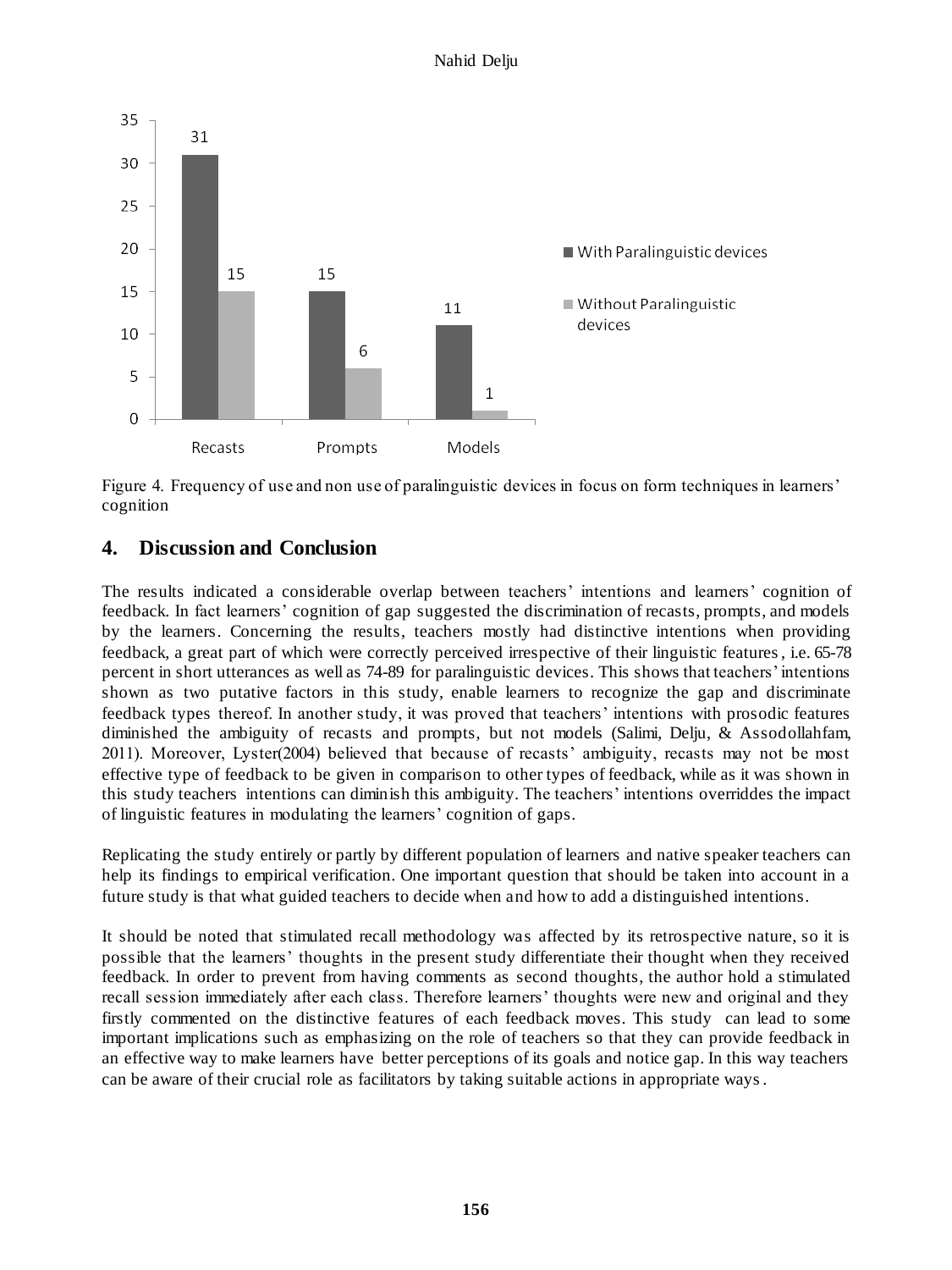#### **Acknowledgement**

I am very grateful to Asghar Salimi for his sharing knowledge and insightful input. Remaining errors are my own.

#### **References**

- Ajzen, I. (1991).'The theory of planned behaviour'. *Organiza*tional *Behaviour and Human Decision Processes, 50* , 179-211.
- Basturkmen, H.,Loewen, S., Ellis, R. (2004). Teachers' Stated Beliefs about Incidental Focus on Form and their Classroom Practices, *Applied Linguistics,* 25 (2), 243-272.
- Borg, M. (2003). Teachers Cognition language teaching: A review of research on what teachers think, know, believe, and do. *Language Teaching,* 36, 81-109.
- Bullock, D. (2011). Learner self-assessment: an investigation into teachers' beliefs'. ELT *Journal, 62-2*, 114-25.
- Davies, M. (2006). Paralinguistic Focus o Form. *TESOL Quarterly,* 40, 841-854.
- Ellis, R. ( 2001). Introduction: Investigation form-focused instruction.. *Language Learning,* 51, 1-46.
- Ellis, R. (2003). *Task-based language learning and teaching.* Oxford, Oxford University Press.
- Fang, Z. (1996). 'A review of research on teacher beliefs and practices'. *Educational Research 38(1),* 47- 65.
- Farrokhy, F. , & Rahimpour, M. (2011). Incidental focus on form techniques in Iranian EFL classrooms. A comparison between expert and novice teachers, 1, 150- 157.
- Gass, S. & Mackey, A. (2000). *Stimulated recall methodology in second language research.* Mahwah, NJ: Lawrence Erlbaum Associates.
- Long, M.H. (1991). Focus on form: A design feature in language teaching methodology. IK. De Bot, R. Ginsberg, & C. Kramasch (Eds.). *Foreign Language Research in Cross-cultured Perspective* (PP. 39-52). *Amsterdam: John Benjamines.*
- Long, M.H. (1996). The role of the linguistic environment in SLA. In: Ritchie, W.C., & Bhatia, T.K. (Eds.), Handbook of second language acquisition. *Academic Press, San Diego,* 413-448.
- Lyster, R. (1998a). Recasts, Repetition, and ambiguity in L2 classroom discourse. *Studies in Second Language Acquisition,* 20, 51-81.
- Lyster, R. (1998b). Negotiation of form, recasts, and explicit error correction in relation to error types and learner repair in immersion classrooms. *Language Learning,* 48, 183-218.
- Lyster, R. (2002). Negotiation in immersion teacher-student interaction. *International Journal of Educational Research,* 37, 237-253.
- Lyster, R., (2004). Differential effects of prompts and recasts in form-focused instruction. *Studies in Second Language Acquisition,* 26, 399-432.
- Lyster, R., & Ranta, L. (1997). Corrective Feedback and learner uptake: Negotiation form in communicative classrooms. *Studies in Second Language Acquisition*, 19, 37- 66.
- Mackey, A. (1999). Input, interaction, and second language development: An empirical study of question formation in ESL. *Studies in Second Language Acquisition, 21,* 557-587.
- Mackey, A. (2007). *Conversational Interaction in Second Language Acquisition: A Collection of Empirical Studies*. Oxford, Oxford University Press.